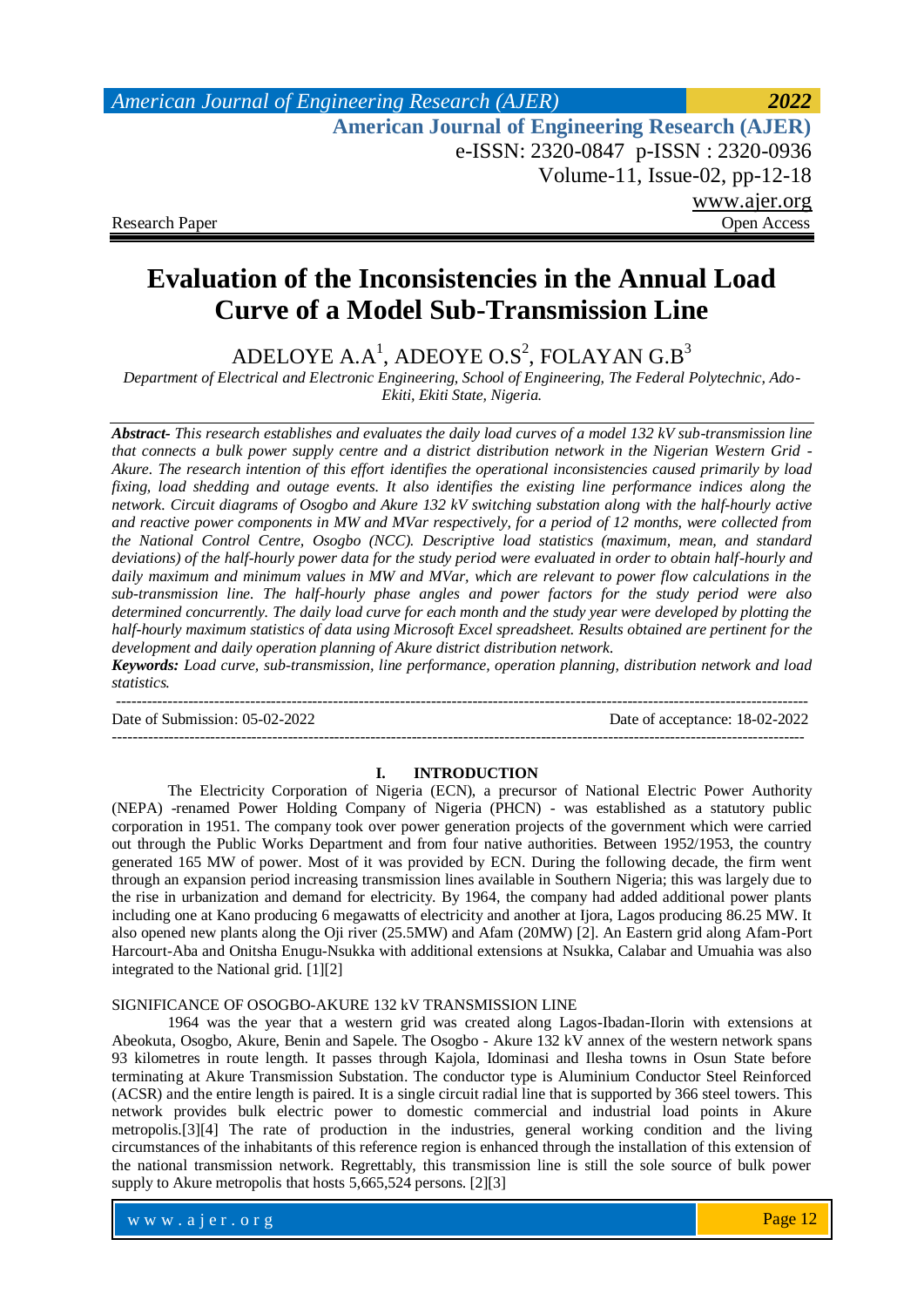## **II. METHODOLOGY**

The circuit diagrams of the Osogbo and Akure 132 kV switching substations and the half hourly active and reactive power components for a period of twelve months were obtained from the National Control Centre, Osogbo. The substation circuit diagrams obtained are presented in figures 1 and 2 while the power components supplied for every half hour of each day in the month was tabulated as shown in Table 1.



FIGURE: 1 OSOGBO 132/33 kV T.S SINGLE LINE CIRCUIT DIAGRAM Source: Archives of National Control Centre, Osogbo, Osun State, Nigeria



FIGURE: 2 AKURE 132/33 kV T.S SINGLE LINE CIRCUIT DIAGRAM Source: Archives of National Control Centre, Osogbo, Osun State, Nigeria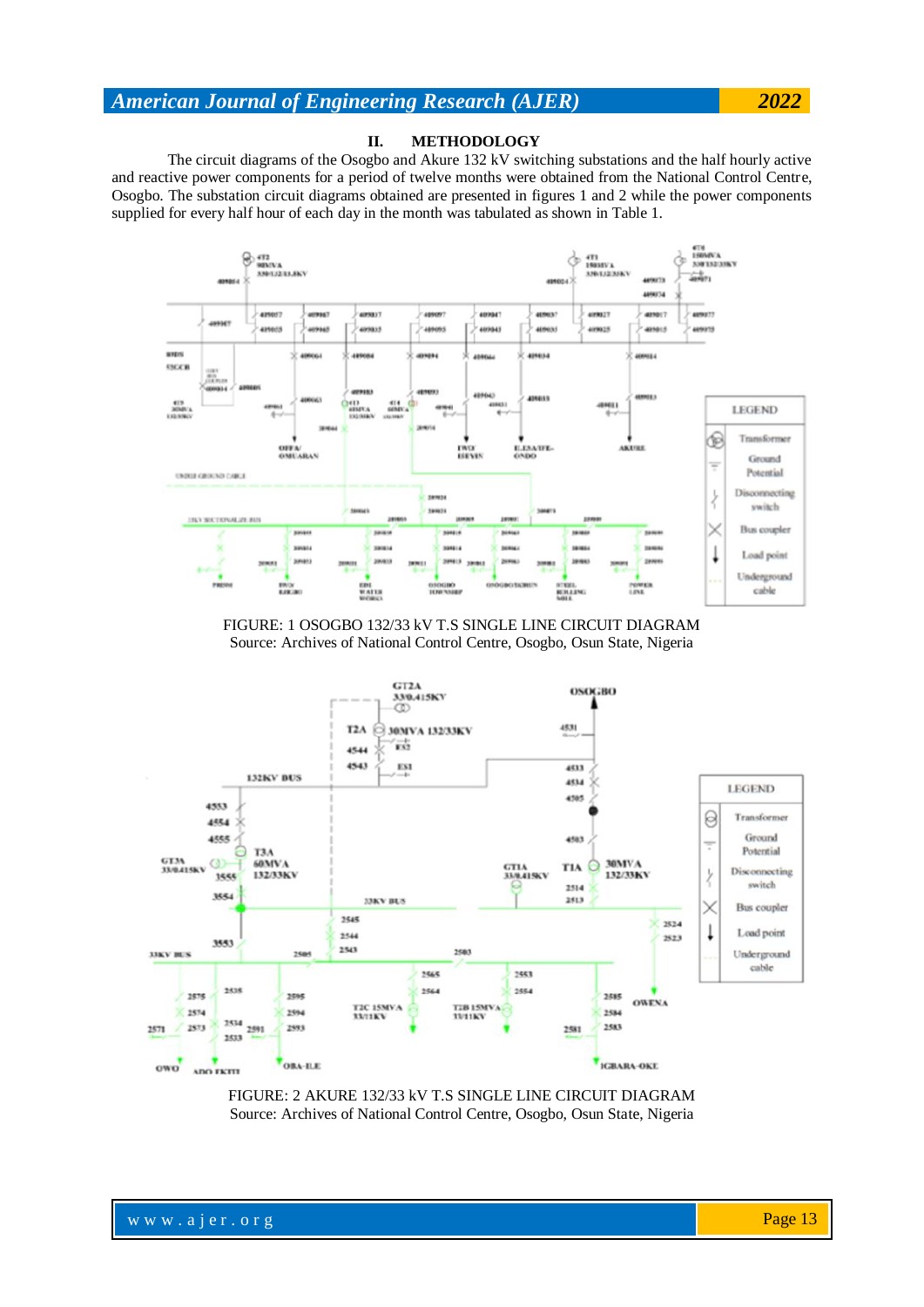| <b>Time</b>    | <b>Voltage</b> | <b>Active Power</b> | <b>Reactive Power</b> |
|----------------|----------------|---------------------|-----------------------|
| <b>Minutes</b> | (kV)           | (MW)                | (MVar)                |
| 00:00          | 135            | 34                  | 15                    |
| 00:30          | 135            | 30                  | 14                    |
| 01:00          | 138            | $31\,$              | 12                    |
| 01:30          | 136            | $31\,$              | 13                    |
| 02:00          | 136            | 32                  | 14                    |
| 02:30          | 137            | $31\,$              | 14                    |
| 03:00          | 137            | 32                  | 13                    |
| 03:30          | 137            | 33                  | 14                    |
| 04:00          | 136            | 32                  | 13                    |
| 04:30          | 131            | $31\,$              | 14                    |
| 05:00          | 135            | 13                  | $15\,$                |
| 05:30          | 136            | 35                  | 16                    |
| 06:00          | 135            | 38                  | 17                    |
| 06:30          | 136            | 37                  | 16                    |
| 07:00          | 137            | 35                  | $15\,$                |
| 07:30          | 137            | 36                  | 15                    |
| 08:00          | 136            | $30\,$              | 13                    |
| 08:30          | 135            | 32                  | 16                    |
| 09:00          | 136            | 37                  | $20\,$                |
| 09:30          | 136            | 37                  | $20\,$                |
| 10:00          | 136            | 18                  | $\,8\,$               |
| 10:30          | 137            | 18                  | $\,8\,$               |
| 11:00          | 135            | 18                  | $\overline{9}$        |
| 11:30          | 135            | 18                  | $\overline{9}$        |
| 12:00          | 135            | 18                  | $\boldsymbol{9}$      |
| 12:30          | 135            | 18                  | $\,$ 8 $\,$           |
| 13:00          | 134            | 16                  | 9                     |
| 13:30          | 135            | 16                  | 6                     |
| 14:00          | 135            | 16                  | $\sqrt{6}$            |
| 14:30          | 135            | 16                  | $\overline{7}$        |
| 15:00          | 134            | 32                  | 16                    |
| 15:30          | 134            | 32                  | 16                    |
| 16:00          | 131            | 42                  | $25\,$                |
| 16:30          | 132            | 39                  | 21                    |
| 17:00          | 133            | $26\,$              | $10\,$                |
| 17:30          | 133            | 26                  | $10\,$                |
| 18:00          | 133            | 26                  | $10\,$                |
| 18:30          | 135            | 30                  | $11\,$                |
| 19:00          | 137            | 32                  | 11                    |
| 19:30          | 136            | 29                  | $\overline{9}$        |
| 20:00          | 136            | $23\,$              | $\,8\,$               |
| 20:30          | 134            | 24                  | $\,8\,$               |
| 21:00          | 136            | $26\,$              | $\,8\,$               |
| 21:30          | 134            | $28\,$              | 9                     |
| 22:00          |                |                     |                       |
| 22:30          | 135            | 28                  | $\boldsymbol{9}$      |
| 23:00          | 136            | 30                  | $\overline{9}$        |
| 23:30          | 138            | 31                  | $10\,$                |
| 24:00          | 139            | 32                  | $11\,$                |

TABLE .1Sample of the half-hourly daily load record

Source: Archive of Power Holding Company of Nigeria (PHCN) 132 kV Switching Substation, Osogbo, Osun State, Nigeria.

Consequently, a daily load curve was plotted from the tabulated data in order to examine the consistency in power transmission every 24 hours. A sample can be observed in figure 3 where the gaps represent incidences electric power failure.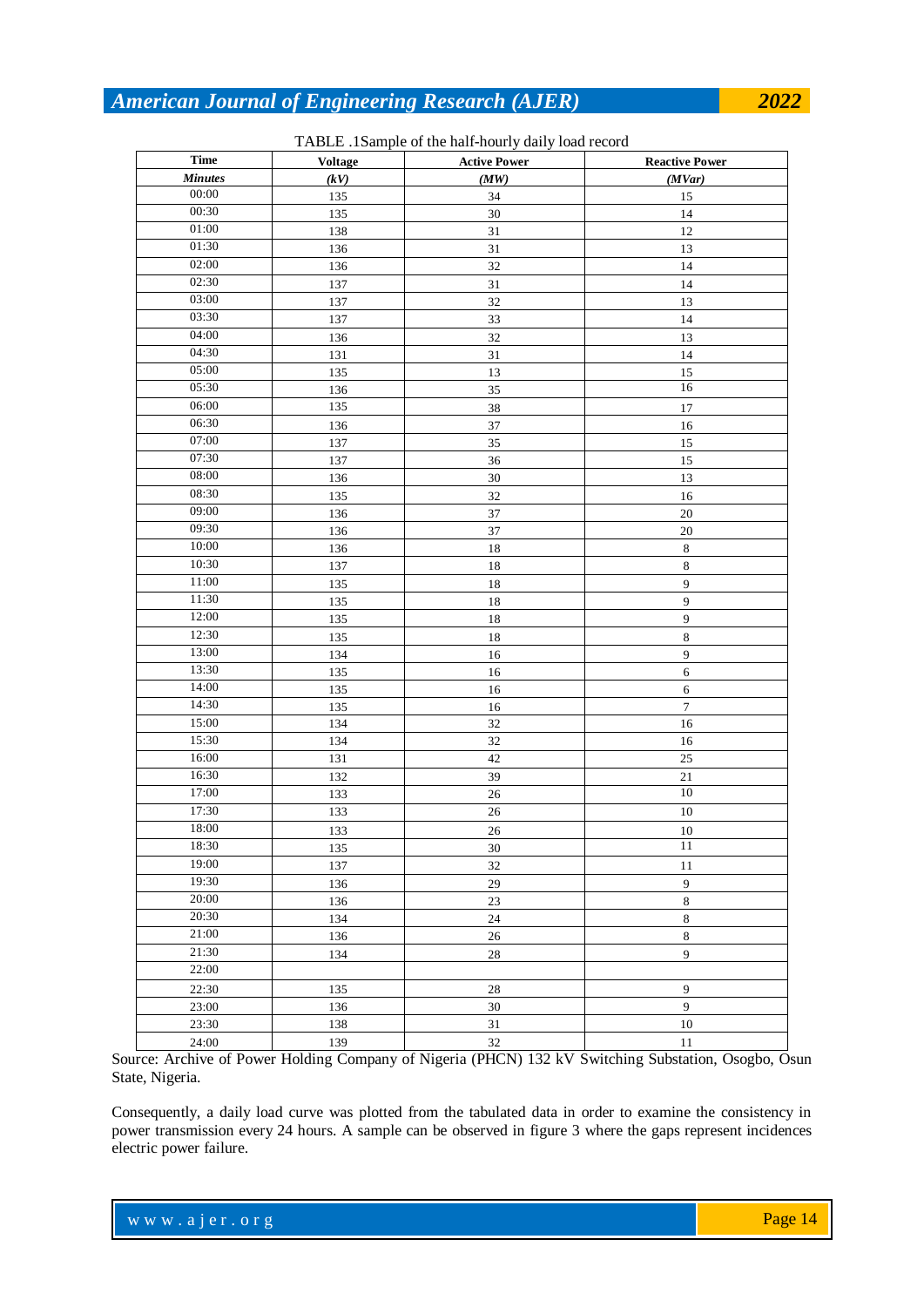

FIGURE 3 Specimen Graph of daily half hourly Readings of Load at 132 kV.

Microsoft Office Excel 2007<sup>®</sup> was used for the computation of the phase angle of the apparent power MVA ( $\theta$ ) and power factor for each day in the 12 months duration. These values were computed from the relationship represented in Eq. 1 and

2 respectively [6][7][10].

Phase angle 
$$
(\theta) = \tan^{-1} \frac{Q(MVar)}{P(MW)} = \tan^{-1} S(MVA)
$$
 (1)  
Power factor  $(pf) = \cos(phase angle) = \cos(\theta)$  (2)

Afterwards, the mean and standard deviation (standard error) of active and reactive power components for every 30 minutes in each day of the 12 months were also calculated from using Eq. 3 to 8 and tabulated in table 2 [8][9][11].

Half – hourly mean of active power 
$$
= \frac{\sum_{i=1}^{365} P_i(MW)}{365}
$$
  
Half – hourly mean of reactive power 
$$
= \frac{\sum_{i=1}^{365} Q_i(MVar)}{365}
$$
 (3)  
where i represents the half hourly (4)

detail of each day in the month

$$
\sigma_P = \sqrt{\frac{\sum_{i=1}^{365} f(P_i (MW) - \bar{x}_P)^2}{N}}
$$
\n
$$
\sigma_Q = \sqrt{\frac{\sum_{i=1}^{365} f(Q_i (MVar) - \bar{x}_Q)^2}{N}}
$$
\n(6)

\nwhere  $\sigma$  and  $\sigma$  are standard deviations of  $Q$ .

where  $\sigma_{P}$  and  $\ \sigma_{Q}$  are standard deviations of active and reactive power from their mean values  $\bar{x}_p$ ,  $\bar{x}_0$ 

Mean active power  $(\bar{x}_P) = \frac{\sum_{i=1}^{3}}{2}$ Ņ  $(7)$ M  $\Sigma^3_i$  $(8)$ 

 $\boldsymbol{N}$  $f = frequency of each value observed$ 

 $N =$  Number of observations of  $P_i(MW)$  and  $Q_i(N)$ 

 $i = half$  hourly detail of each day in the month

Next, the coefficient of variation of the standard deviation for the 12 months was computed from the expression in Eq. 9 and 10. The values obtained were also recorded in table 2 [12][13][14][16].

$$
Coefficient of variation_{MW} = \frac{\sigma_{P(i,j)}}{\bar{x}_{P(i,j)}} \times 100\%
$$
 (9)

www.ajer.org where  $\mathcal{L} = \mathcal{L} \left( \mathcal{L} \right)$  is the set of  $\mathcal{L} \left( \mathcal{L} \right)$ 

Page 15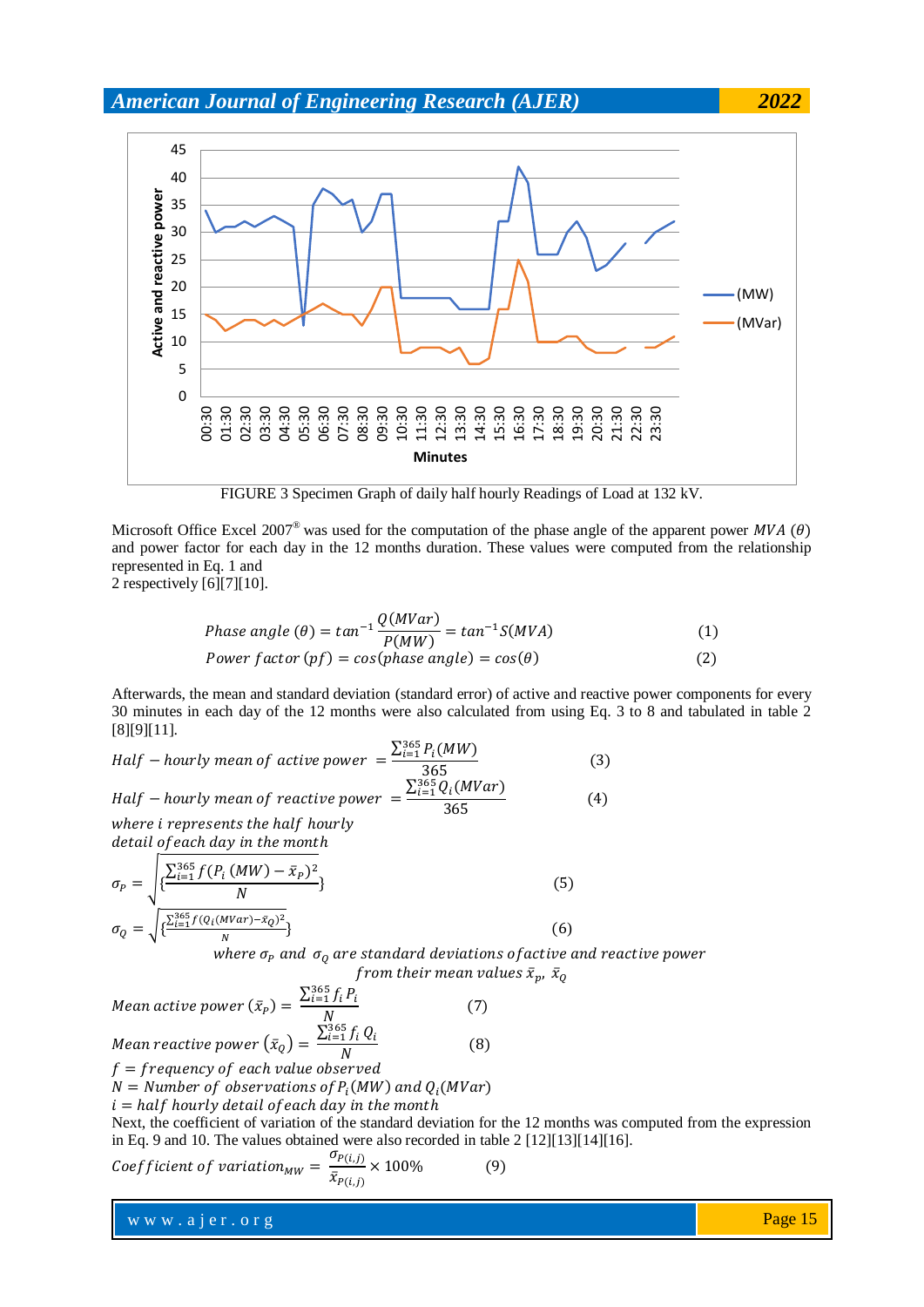$\sigma$  $(10)$  $\mathcal{C}_{0}^{(n)}$  $rac{\sqrt{\mathcal{L}(t,j)}}{\bar{x}_{O(i,j)}} \times$   $j = \{0: 30, 1: 00, 1: 30, \dots \dots \dots \dots \dots \dots \dots \}$ 24:00 half hourly iteration.

## **III. RESULTS AND DISCUSSION**

The phase angle of the apparent power  $MVA(\theta)$  and power factor obtained were computed accordingly after which the graphs of maximum active power and standard deviation of the maximum active power from the mean for the entire year were produced and presented in table 2.

**TABLE 2** SUMMARY OF 2009 MONTHLY STATISTICS: Maximum and mean half hourly estimates of active and reactive power beginning from 12 midnight for 24 hours

| <b>Minutes</b> | MAX,<br><b>MW</b> | MAX,<br><b>MVar</b> | MEAN,<br>(MW) | MEAN,<br>(MVa) | STDVA,<br>(MW) | Coeff of<br>Var | STDVA,<br>(MVa) | Coeff of<br>Var | <b>Phase</b><br>angle of<br>$MVA(\theta)$ | Power<br>factor |
|----------------|-------------------|---------------------|---------------|----------------|----------------|-----------------|-----------------|-----------------|-------------------------------------------|-----------------|
| $\mathbf{0}$   | 68                | 32                  | 58.73         | 30.67          | 4.80           | 8.17            | 1.44            | 4.68            | 25.20                                     | 0.90            |
| 00:30          | 58                | 48                  | 56.42         | 35.00          | 1.62           | 2.87            | 8.00            | 22.86           | 39.61                                     | 0.77            |
| 01:00          | 70                | 32                  | 56.33         | 29.83          | 5.10           | 9.06            | 2.08            | 6.98            | 24.57                                     | 0.91            |
| 01:30          | 57                | 32                  | 55.27         | 29.42          | 1.68           | 3.04            | 2.61            | 8.87            | 29.31                                     | 0.87            |
| 02:00          | 58                | 31                  | 55.50         | 29.42          | 2.54           | 4.58            | 1.98            | 6.71            | 28.12                                     | 0.88            |
| 02:30          | 58                | 31                  | 55.50         | 29.67          | 2.61           | 4.70            | 1.30            | 4.39            | 28.12                                     | 0.88            |
| 03:00          | 57                | 31                  | 54.08         | 29.00          | 2.19           | 4.06            | 2.17            | 7.50            | 28.54                                     | 0.88            |
| 03:30          | 57                | 31                  | 54.75         | 29.08          | 1.76           | 3.22            | 1.98            | 6.79            | 28.54                                     | 0.88            |
| 04:00          | 57                | 35                  | 53.75         | 29.00          | 2.53           | 4.70            | 2.59            | 8.94            | 31.55                                     | 0.85            |
| 04:30          | 57                | 35                  | 53.92         | 29.00          | 2.61           | 4.84            | 2.56            | 8.82            | 31.55                                     | 0.85            |
| 05:00          | 57                | 36                  | 55.25         | 29.75          | 2.18           | 3.94            | 2.60            | 8.73            | 32.28                                     | 0.85            |
| 05:30          | 58                | 37                  | 55.75         | 32.67          | 1.60           | 2.87            | 3.06            | 9.35            | 32.54                                     | 0.84            |
| 06:00          | 61                | 47                  | 58.08         | 35.08          | 2.27           | 3.92            | 5.07            | 14.46           | 37.61                                     | 0.79            |
| 06:30          | 65                | 35                  | 59.67         | 32.58          | 3.14           | 5.27            | 1.73            | 5.31            | 28.30                                     | 0.88            |
| 07:00          | 63                | 36                  | 59.92         | 33.58          | 2.91           | 4.85            | 2.27            | 6.77            | 29.74                                     | 0.87            |
| 07:30          | 68                | 36                  | 60.08         | 33.58          | 4.38           | 7.29            | 2.15            | 6.41            | 27.90                                     | 0.88            |
| 08:00          | 66                | 42                  | 59.75         | 34.50          | 3.57           | 5.98            | 3.99            | 11.56           | 32.47                                     | 0.84            |
| 08:30          | 70                | 38                  | 62.25         | 34.50          | 5.85           | 9.40            | 2.94            | 8.52            | 28.50                                     | 0.88            |
| 09:00          | 79                | 38                  | 61.33         | 34.58          | 7.75           | 12.64           | 2.91            | 8.40            | 25.69                                     | 0.90            |
| 09:30          | 60                | 36                  | 56.67         | 33.25          | 3.17           | 5.60            | 2.22            | 6.68            | 30.96                                     | 0.86            |
| 10:00          | 60                | 37                  | 56.00         | 33.92          | 3.16           | 5.65            | 2.39            | 7.05            | 31.66                                     | 0.85            |
| 10:30          | 60                | 38                  | 55.75         | 34.00          | 3.25           | 5.83            | 2.98            | 8.78            | 32.35                                     | 0.84            |
| 11:00          | 55                | 37                  | 53.42         | 33.42          | 1.62           | 3.04            | 2.71            | 8.12            | 33.93                                     | 0.83            |
| 11:30          | 56                | 34                  | 54.33         | 32.50          | 1.61           | 2.97            | 1.31            | 4.04            | 31.26                                     | 0.85            |
| 12:00          | 56                | 36                  | 54.00         | 32.50          | 2.19           | 4.06            | 1.88            | 5.79            | 32.74                                     | 0.84            |
| 12:30          | 54                | 34                  | 52.00         | 30.92          | 1.81           | 3.48            | 1.16            | 3.77            | 32.20                                     | 0.85            |
| 13:00          | 56                | 34                  | 54.08         | 32.75          | 1.78           | 3.29            | 1.42            | 4.34            | 31.26                                     | 0.85            |
| 13:30          | 57                | 39                  | 53.83         | 34.17          | 2.72           | 5.06            | 3.79            | 11.08           | 34.38                                     | 0.83            |
| 14:00          | 56                | 34                  | 53.67         | 31.75          | 2.84           | 5.29            | 1.91            | 6.02            | 31.26                                     | 0.85            |
| 14:30          | 56                | 35                  | 53.75         | 32.17          | 2.77           | 5.15            | 2.29            | 7.12            | 32.01                                     | 0.85            |
| 15:00          | 56                | 34                  | 54.33         | 31.83          | 2.19           | 4.03            | 1.70            | 5.33            | 31.26                                     | 0.85            |
| 15:30          | 56                | 34                  | 54.00         | 32.08          | 2.09           | 3.87            | 2.07            | 6.44            | 31.26                                     | 0.85            |
| 16:00          | 58                | 35                  | 54.42         | 32.25          | 2.27           | 4.18            | 2.14            | 6.63            | 31.11                                     | 0.86            |
| 16:30          | 62                | 35                  | 55.42         | 31.83          | 4.01           | 7.24            | 3.38            | 10.62           | 29.45                                     | 0.87            |
| 17:00          | 59                | 38                  | 54.00         | 32.42          | 3.77           | 6.97            | 3.58            | 11.04           | 32.78                                     | 0.84            |
| 17:30          | 68                | 38                  | 57.58         | 32.17          | 7.73           | 13.42           | 3.97            | 12.35           | 29.20                                     | 0.87            |

www.ajer.org where  $\mathcal{L} = \mathcal{L} \left( \mathcal{L} \right)$  is the set of  $\mathcal{L} \left( \mathcal{L} \right)$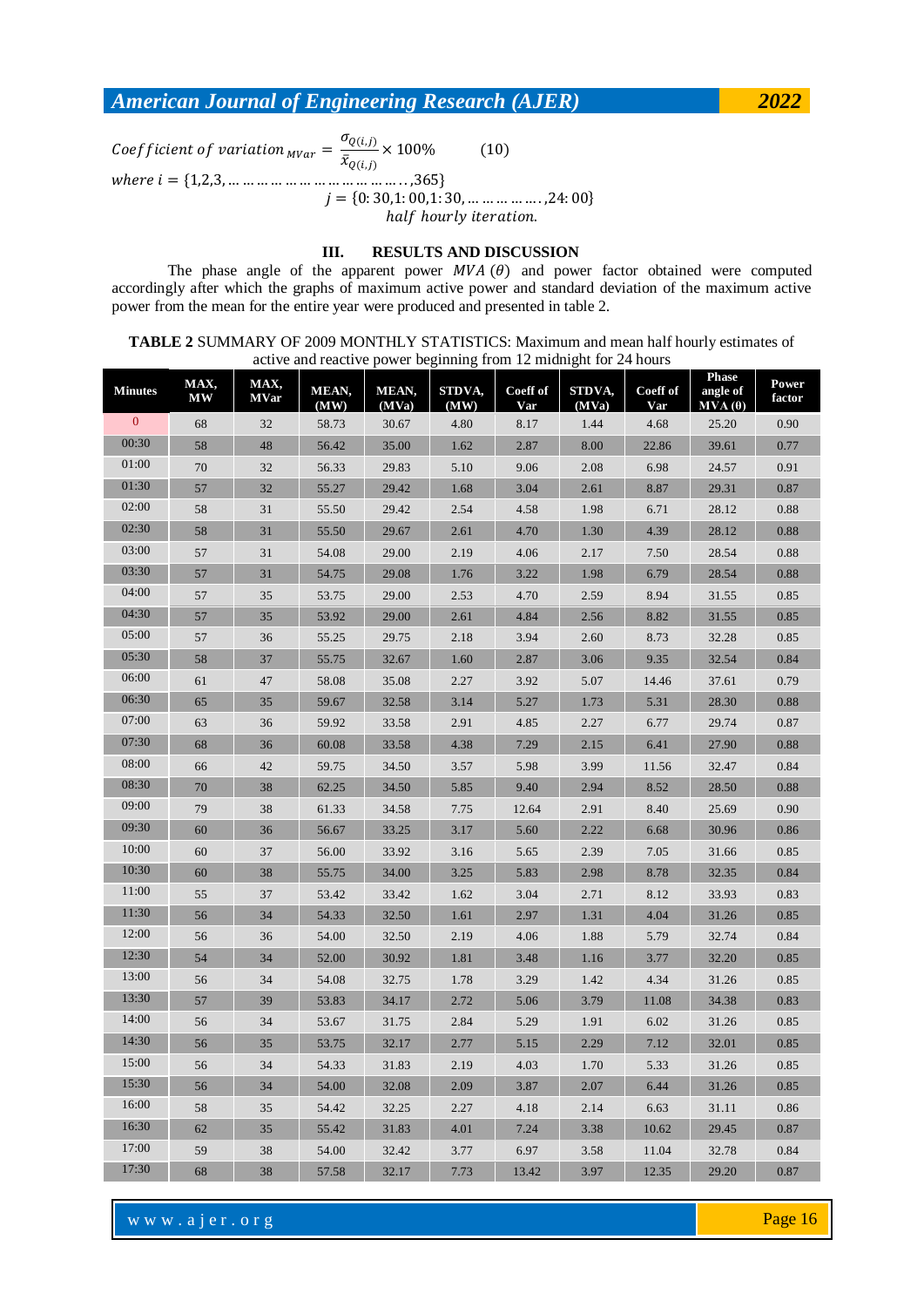| 18:00    | 68    | 38    | 57.83 | 32.58 | 6.32  | 10.93 | 3.20 | 9.83  | 29.20 | 0.87 |
|----------|-------|-------|-------|-------|-------|-------|------|-------|-------|------|
| 18:30    | 64    | 41    | 59.42 | 35.08 | 3.12  | 5.25  | 3.09 | 8.80  | 32.64 | 0.84 |
| 19:00    | 66    | 41    | 61.83 | 37.08 | 2.29  | 3.70  | 2.23 | 6.03  | 31.85 | 0.85 |
| 19:30    | 66    | 40    | 61.75 | 37.92 | 2.99  | 4.84  | 1.73 | 4.56  | 31.22 | 0.86 |
| 20:00    | 84    | 58    | 68.64 | 42.75 | 10.02 | 14.60 | 9.27 | 21.70 | 34.62 | 0.82 |
| 20:30    | 66    | 50    | 61.82 | 39.00 | 2.56  | 4.14  | 6.70 | 17.18 | 37.15 | 0.80 |
| 21:00    | 65    | 38    | 60.25 | 35.83 | 1.82  | 3.01  | 2.12 | 5.93  | 30.31 | 0.86 |
| 21:30    | 62    | 37    | 60.50 | 34.67 | 1.45  | 2.39  | 1.61 | 4.66  | 30.83 | 0.86 |
| 22:00    | 62    | 38    | 60.58 | 35.67 | 1.62  | 2.68  | 2.19 | 6.13  | 31.50 | 0.85 |
| 22:30    | 63    | 38    | 61.50 | 35.50 | 1.98  | 3.21  | 2.11 | 5.95  | 31.10 | 0.86 |
| 23:00    | 61    | 50    | 58.83 | 38.50 | 1.59  | 2.70  | 7.38 | 19.17 | 39.34 | 0.77 |
| 23:30    | 60    | 33    | 57.83 | 32.17 | 1.80  | 3.11  | 1.34 | 4.16  | 28.81 | 0.88 |
| 24:00:00 | 60    | 32    | 57.50 | 30.83 | 2.02  | 3.52  | 1.40 | 4.55  | 28.07 | 0.88 |
|          | 84.00 | 58.00 |       |       |       |       | 1.16 |       |       |      |

**54.00 31.00**



**FIGURE 4** Graphs of maximum active and reactive power for each half-hour in the month, mean active power and standard deviation (standard error) of active power for every half-hour against time for the 2009

Maximum and mean half hourly estimates of active and reactive power: The half-hourly active and reactive power readings obtained from the sending end of the Osogbo-Akure 132 kV radial line were filtered through a Half-hourly Time Series Statistical Analysis Procedure. The first reason was to identify any outrageous value recorded in the process of typing in the values at the Osogbo end of the transmission line. The second intent was to accurately identify the maximum active and reactive power components transmitted through the line at every half hour of each month. This is because the most common way utilities quantify a circuit's load is the peak demand over a specific period of time. The third and final reason was to establish the maximum and minimum MAX, MW and MAX, MVar for the whole year.

These values are presented in the second and third columns of Table 2 under the captions MAX MW and MAX MVar respectively. Subsequently, the mean active and reactive power components (MEAN MW and MEAN MVar) were determined and compiled in the same table. Afterwards, the extent of deviation of the